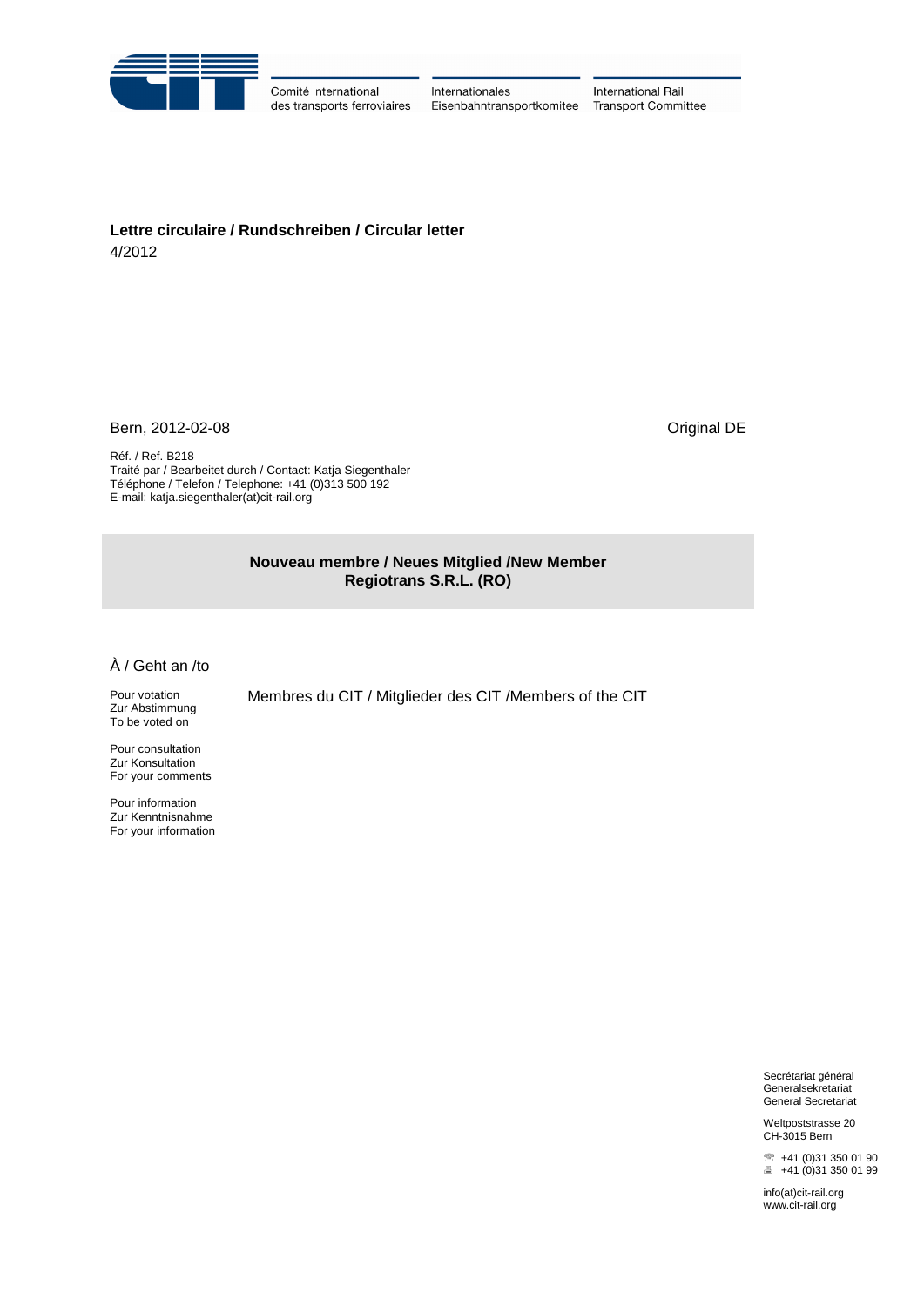

Mesdames, Messieurs,

Nous avons soumis la demande d'adhésion suivante au Comité du CIT par lettre du 25 janvier 2012 :

| Pays     | <b>Entreprise / organisation</b> | <b>Membre</b> |
|----------|----------------------------------|---------------|
| Roumanie | Regiotrans S.R.L.                | Titulaire     |

Regiotrans est une entreprise ferroviaire privée roumaine ; elle a son siège à Brasov et s'est spécialisée dans le transport public ferroviaire. Elle a été créée en 2004 par son patron actuel, M. Costel Cormana. Actuellement, de nombreuses lignes ferroviaires à l'ouest et au centre de la Roumanie sont desservies par des trains de la société Regiotrans. En 2008, Regiotrans a transporté 2.73 millions de voyageurs.

Aucune objection à l'encontre de cette adhésion n'est parvenue au SG CIT. Par conséquent, l'entreprise ci-dessus a été admise au CIT avec effet rétroactif 1<sup>er</sup> février 2012, sous réserve de l'approbation de l'Assemblée générale le 22 novembre 2012.

Avec nos meilleures salutations,

## Sehr geehrte Damen und Herren

Wir haben dem Vorstand des CIT mit Schreiben vom 25. Januar 2012 folgendes Beitrittsgesuch unterbreitet:

| Land     | Unternehmen / Organisation | Mitgliedschaft |
|----------|----------------------------|----------------|
| Rumänien | Regiotrans S.R.L.          | Vollmitglied   |

Regiotrans ist eine private [rumänische](http://de.wikipedia.org/wiki/Rum%C3%A4nien) Bahngesellschaft mit Sitz in [Brașov,](http://de.wikipedia.org/wiki/Bra%C8%99ov) die sich auf den [öffentlichen Transport](http://de.wikipedia.org/wiki/%C3%96ffentlicher_Verkehr) mit Zügen spezialisiert hat. Sie wurde im Jahre 2004 durch den heutigen Firmenchef Costel Comana gegründet. Mittlerweile werden zahlreiche Bahnstrecken im Westen und der Mitte Rumäniens von Zügen der Firma Regiotrans befahren. Im Jahre 2008 beförderte Regiotrans 2,73 Millionen Passagiere.

Beim GS CIT sind gegen diesen Beitritt keine Einsprachen eingegangen. Somit wird das oben erwähnte Unternehmen rückwirkend per 1. Februar 2012 Mitglied des CIT (vorbehältlich der Zustimmung durch die Generalversammlung am 22. November 2012).

Mit freundlichen Grüssen